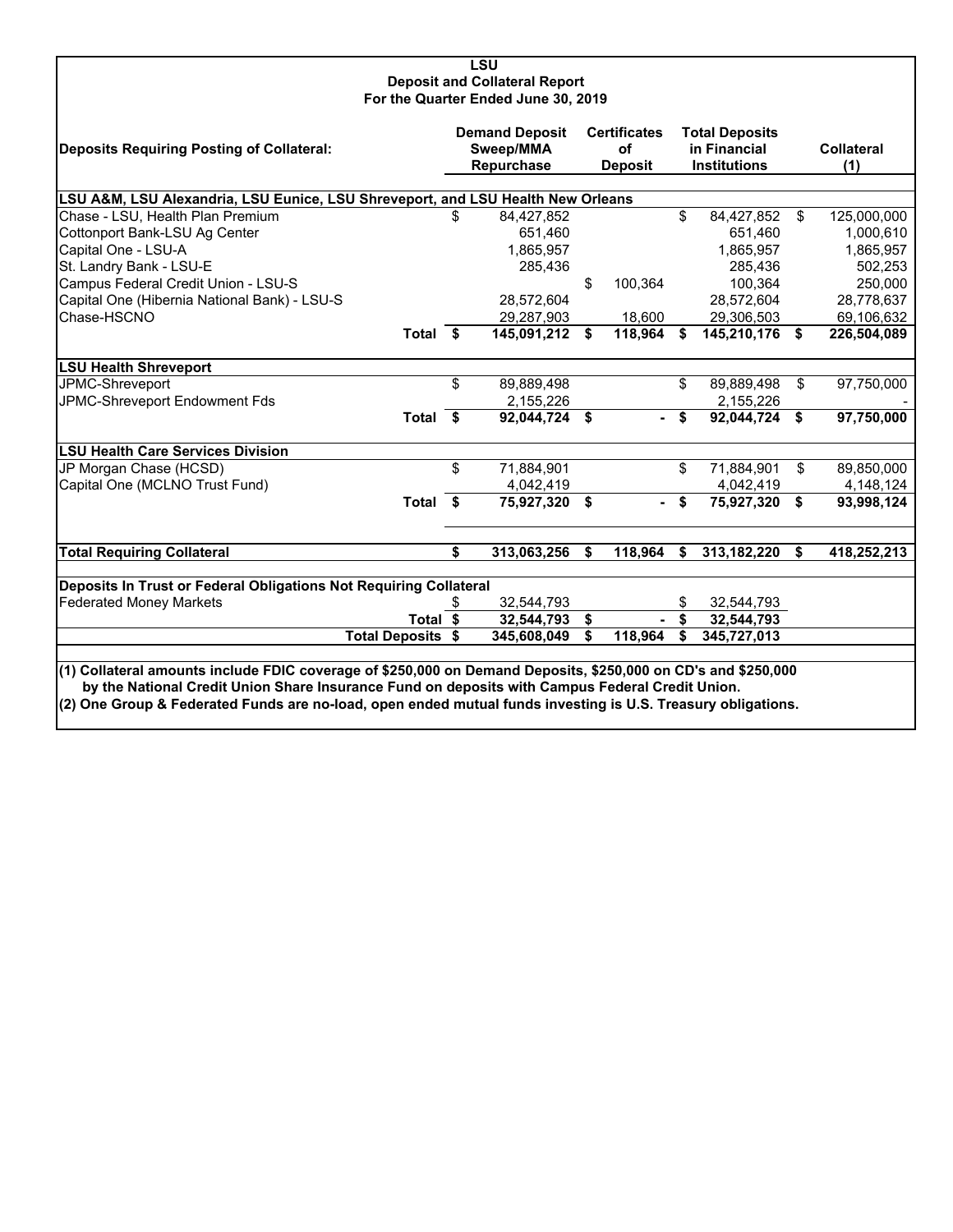#### **LSU Investment Summary For the Quarter Ended June 30, 2019**

|                                           | As of 7/1/2018 | As of 9/30/2018 |                     |               | As of 12/31/2018    |               | As of 3/31/2019     | As of 06/30/2019 |                     |  |
|-------------------------------------------|----------------|-----------------|---------------------|---------------|---------------------|---------------|---------------------|------------------|---------------------|--|
| <b>Fund Description</b>                   | Value          | Cost            | <b>Market Value</b> | Cost          | <b>Market Value</b> | Cost          | <b>Market Value</b> | Cost             | <b>Market Value</b> |  |
|                                           |                |                 |                     |               |                     |               |                     |                  |                     |  |
| Current Funds                             |                |                 |                     |               |                     |               |                     |                  |                     |  |
| Cash/Sweeps                               | \$328,817,689  | \$341,354,052   | \$341,354,052       | \$320,178,425 | \$320,178,425       | \$343,054,109 | \$343,054,109       | \$306,865,611    | \$306,865,611       |  |
| Money Market Accounts/Repos (A)           | \$28,531       | \$1,086,482     | \$1,086,482         | \$1,199,033   | \$1,199,033         | \$945,755     | \$945,755           | \$0              | \$0                 |  |
| Certificates of Deposit                   | \$100,239      | \$100,239       | \$100,239           | \$100,335     | \$100,335           | \$100,335     | \$100,335           | \$100,364        | \$100,364           |  |
|                                           |                |                 |                     |               |                     |               |                     |                  |                     |  |
| <b>Treasury Notes</b>                     | \$6,431,371    | \$6,457,022     | \$6,411,798         | \$21,788,628  | \$22,050,453        | \$24,395,615  | \$22,872,851        | \$22,441,845     | \$21,227,616        |  |
| CMO's                                     | \$12,194       | \$1,191         | \$1,178             | \$0           | \$0                 | \$0           | \$0                 | \$0              | \$0                 |  |
| Agency Securities (B)                     | \$111,198,710  | \$116,452,882   | \$109,942,126       | \$119,408,596 | \$115,012,860       | \$123,356,364 | \$121,000,028       | \$127,010,951    | \$126,643,680       |  |
|                                           |                |                 |                     |               |                     |               |                     |                  |                     |  |
| Mortgaged Backed Securities               | \$24,883,702   | \$23,491,867    | \$22,471,167        | \$30,072,527  | \$29,491,294        | \$28,825,660  | \$28,490,104        | \$21,132,534     | \$21,114,859        |  |
| Equity Securities (C)                     | \$66,752       | \$0             | \$71,528            | \$0           | \$62,863            | \$0           | \$65,175            | \$0              | \$76,045            |  |
|                                           |                |                 |                     |               |                     |               |                     |                  |                     |  |
| Bond Mutual Funds                         | \$43,624,820   | \$46,697,531    | \$42,755,183        | \$46,697,531  | \$42,326,162        | \$46,697,531  | \$43,702,120        | \$46,697,531     | \$44,537,463        |  |
| Municipal Bonds (E)                       | \$86,777,337   | \$89,832,231    | \$83,897,325        | \$88,856,377  | \$83,988,942        | \$89,450,258  | \$87,284,966        | \$71,537,239     | \$71,084,957        |  |
| Corporate Bonds (D)                       | \$109,778,076  | \$173,924,058   | \$166,928,153       | \$208,643,687 | \$201,569,802       | \$219.718.407 | \$217.458.846       | \$180,478,665    | \$182,155,503       |  |
|                                           |                |                 |                     |               | \$815,980,169       |               |                     |                  | \$773,806,098       |  |
| Total                                     | \$711,719,421  | \$799,397,555   | \$775,019,231       | \$836,945,139 |                     | \$876,544,034 | \$864,974,289       | \$776,264,740    |                     |  |
| <b>Endowment Funds</b>                    |                |                 |                     |               |                     |               |                     |                  |                     |  |
|                                           |                |                 |                     |               |                     |               |                     |                  |                     |  |
| Cash/Sweeps                               | \$10,875,343   | \$10,242,801    | \$10,242,801        | \$10,039,731  | \$10,039,731        | \$9,648,786   | \$9,648,786         | \$2,155,226      | \$2,155,226         |  |
| Money Market Accounts/Repos (A)           | \$0            | \$1,271,290     | \$1,271,290         | \$313,739     | \$313,739           | \$91,023      | \$91,023            | \$0              | \$0                 |  |
| <b>Certificates of Deposit</b>            | \$18,600       | \$18,600        | \$18,600            | \$18,600      | \$18,600            | \$18,600      | \$18,600            | \$18,600         | \$18,600            |  |
|                                           |                |                 |                     |               |                     |               |                     |                  |                     |  |
| Agency Securities (B)                     | \$2,373,165    | \$2,509,075     | \$2,329,905         | \$2,509,075   | \$2,371,310         | \$2,509,075   | \$2,415,955         | \$2,509,075      | \$2,458,460         |  |
| Mortgaged Backed Securities               | \$2,549,768    | \$2,189,501     | \$2,094,644         | \$2,187,987   | \$2,142,934         | \$2,030,618   | \$2,013,312         | \$2,026,216      | \$2,061,535         |  |
| Equity Securities (C)                     | \$10,779,017   | \$5,275,089     | \$10,351,048        | \$5,474,705   | \$9,238,034         | \$5,793,339   | \$10,664,716        | \$5,793,339      | \$11,033,662        |  |
|                                           |                |                 |                     |               |                     |               |                     |                  |                     |  |
| Mutual Funds                              | \$49,822,343   | \$46,568,590    | \$50,769,675        | \$48,081,688  | \$49,674,991        | \$48,821,246  | \$53,193,512        | \$56,743,378     | \$62,469,830        |  |
| Municipal Bonds (E)                       | \$3,101,638    | \$3,184,432     | \$3,047,390         | \$3,184,432   | \$3,098,234         | \$3,169,310   | \$3,135,319         | \$3,154,187      | \$3,160,443         |  |
|                                           |                | \$9,807,163     |                     |               |                     |               |                     |                  |                     |  |
| Corporate Bonds (D)                       | \$9,047,724    |                 | \$9,518,521         | \$10,798,164  | \$10,530,678        | \$9,528,664   | \$9,509,264         | \$9,529,472      | \$9,703,121         |  |
| Total                                     | \$88,567,598   | \$81,066,541    | \$89,643,874        | \$82,608,121  | \$87,428,251        | \$81,610,661  | \$90,690,487        | \$81,929,493     | \$93,060,877        |  |
|                                           |                |                 |                     |               |                     |               |                     |                  |                     |  |
| Other Funds                               |                |                 |                     |               |                     |               |                     |                  |                     |  |
| Cash/Sweeps                               | \$3,028,809    | \$3,348,755     | \$3,348,755         | \$3,737,567   | \$3,737,567         | \$3,905,061   | \$3,905,061         | \$4,042,419      | \$4,042,419         |  |
|                                           |                |                 |                     |               |                     |               |                     |                  |                     |  |
| Money Market Accounts/Repos (A)           | \$32,231,117   | \$10,448,038    | \$10,448,038        | \$18,643,201  | \$18,643,201        | \$10,168,265  | \$10,168,265        | \$32,544,793     | \$32,544,793        |  |
| Agency Securities (B)                     | \$730,811      | \$732,417       | \$725,332           | \$732,417     | \$734,698           | \$732,417     | \$740,248           | \$625.500        | \$644.873           |  |
| Equity Securities (C)                     | \$410,341      | \$0             | \$421,699           | \$0           | \$338.222           | \$0           | \$400,768           | \$0              | \$380,085           |  |
|                                           |                | \$14,529,210    |                     | \$23,113,185  |                     | \$14,805,743  | \$15,214,342        | \$37,212,712     | \$37.612.170        |  |
| Total                                     | \$36,401,078   |                 | \$14,943,824        |               | \$23,453,688        |               |                     |                  |                     |  |
| <b>Grand Total</b>                        | \$836,688,097  | \$894,993,306   | \$879,606,929       | \$942,666,445 | \$926,862,108       | \$972,960,438 | \$970,879,118       | \$895,406,945    | \$904,479,145       |  |
|                                           |                |                 |                     |               |                     |               |                     |                  |                     |  |
| <b>Deposits in Financial Institutions</b> |                |                 |                     |               |                     |               |                     |                  |                     |  |
| Total Cash/Sweeps/MMA/Repos               | \$374,981,489  | \$367,751,418   | \$367,751,418       | \$354,111,696 | \$354,111,696       | \$367,812,999 | \$367,812,999       | \$345,608,049    | \$345.608.049       |  |
|                                           |                |                 |                     |               |                     |               |                     |                  |                     |  |
| <b>Total Certificates of Deposit</b>      | \$118,839      | \$118,839       | \$118,839           | \$118,935     | \$118,935           | \$118,935     | \$118,935           | \$118,964        | \$118,964           |  |
| <b>Total Deposits</b>                     | \$375,100,328  | \$367,870,257   | \$367,870,257       | \$354,230,631 | \$354,230,631       | \$367,931,934 | \$367.931.934       | \$345,727,013    | \$345,727,013       |  |
| Other Investments                         |                |                 |                     |               |                     |               |                     |                  |                     |  |
|                                           |                |                 |                     |               |                     |               |                     |                  | \$21,227,616        |  |
| <b>Treasury Notes</b>                     | \$6,431,371    | \$6,457,022     | \$6,411,798         | \$21,788,628  | \$22,050,453        | \$24,395,615  | \$22,872,851        | \$22,441,845     |                     |  |
| CMO's                                     | \$12,194       | \$1,191         | \$1,178             | \$0           | \$0                 | \$0           | \$0                 | \$0              | \$0                 |  |
| Agency Securities (B)                     | \$114,302,686  | \$119,694,374   | \$112,997,363       | \$122,650,088 | \$118,118,868       | \$126,597,856 | \$124,156,231       | \$130,145,526    | \$129,747,013       |  |
|                                           |                |                 |                     |               |                     |               |                     |                  |                     |  |
| Mortgaged Backed Securities               | \$27,433,470   | \$25,681,368    | \$24,565,811        | \$32,260,514  | \$31,634,228        | \$30,856,278  | \$30,503,416        | \$23,158,750     | \$23,176,394        |  |
| Equity Securities (C)                     | \$11,256,110   | \$5,275,089     | \$10,844,275        | \$5,474,705   | \$9,639,119         | \$5,793,339   | \$11,130,659        | \$5,793,339      | \$11,489,792        |  |
| Bond Mutual Funds                         | \$43,624,820   | \$46,697,531    | \$42,755,183        | \$46,697,531  | \$42,326,162        | \$46,697,531  | \$43,702,120        | \$46,697,531     | \$44,537,463        |  |
|                                           |                |                 |                     |               |                     |               |                     |                  |                     |  |
| Mutual Funds                              | \$49,822,343   | \$46,568,590    | \$50,769,675        | \$48,081,688  | \$49,674,991        | \$48,821,246  | \$53,193,512        | \$56,743,378     | \$62,469,830        |  |
| Municipal Bonds (E)                       | \$89,878,975   | \$93,016,663    | \$86,944,715        | \$92,040,809  | \$87,087,176        | \$92,619,568  | \$90,420,285        | \$74,691,426     | \$74,245,400        |  |
| Corporate Bonds (D)                       | \$118,825,800  | \$183,731,221   | \$176,446,674       | \$219,441,851 | \$212,100,480       | \$229,247,071 | \$226,968,110       | \$190,008,137    | \$191,858,624       |  |
|                                           |                |                 |                     |               |                     |               |                     |                  |                     |  |
| <b>Total Other</b>                        | \$461,587,769  | \$527,123,049   | \$511,736,672       | \$588,435,814 | \$572,631,477       | \$605,028,504 | \$602,947,184       | \$549,679,932    | \$558,752,132       |  |
| Grand Total                               | \$836,688,097  | \$894,993,306   | \$879,606,929       | \$942,666,445 | \$926,862,108       | \$972,960,438 | \$970,879,118       | \$895,406,945    | \$904,479,145       |  |
| <b>LSU Paid Campuses</b>                  |                |                 |                     |               |                     |               |                     |                  |                     |  |
|                                           |                |                 |                     |               |                     |               |                     |                  |                     |  |
| Current Funds                             |                |                 |                     |               |                     |               |                     |                  |                     |  |
| Cash/Sweeps                               | \$181,674,912  | \$203,182,436   | \$203,182,436       | \$143,406,677 | \$143,406,677       | \$177,356,466 | \$177,356,466       | \$145,091,212    | \$145,091,212       |  |
|                                           |                |                 |                     |               |                     |               |                     |                  |                     |  |
| Money Market Accounts/Repos (A)           |                | \$1,086,482     | \$1,086,482         | \$1,199,033   | \$1,199,033         | \$945,755     | \$945,755           |                  |                     |  |
| Certificates of Deposit                   | \$100,239      | \$100,239       | \$100,239           | \$100,335     | \$100,335           | \$100,335     | \$100,335           | \$100,364        | \$100,364           |  |
| <b>Treasury Notes</b>                     | \$5,946,560    | \$5,981,106     | \$5,936,380         | \$5,981,106   | \$5,992,880         | \$2,010,874   | \$2,022,960         |                  |                     |  |
|                                           |                |                 |                     |               | \$0                 | \$0           |                     |                  |                     |  |
| CMO's                                     | \$12,194       | \$1,191         | \$1,178             | \$0           |                     |               |                     |                  |                     |  |
| Agency Securities (B)                     | \$106,431,935  | \$111,597,769   | \$105,185,500       | \$114,553,969 | \$110,223,622       | \$114,502,219 | \$112,185,223       | \$119,157,286    | \$118,806,417       |  |
| Mortgaged Backed Securities               | \$24,739,884   | \$23,399,388    | \$22,382,418        | \$29,980,855  | \$29,402,259        | \$28,757,743  | \$28,424,240        | \$21,089,829     | \$21,073,826        |  |
| Equity Securities (C)                     | \$66,752       |                 | \$71,528            |               | \$62,863            |               | \$65,175            |                  | \$76.045            |  |
|                                           |                |                 |                     |               |                     |               |                     |                  |                     |  |
| <b>Bond Mutual Funds</b>                  | \$43,624,820   | \$46,697,531    | \$42,755,183        | \$46,697,531  | \$42,326,162        | \$46,697,531  | \$43,702,120        | \$46,697,531     | \$44,537,463        |  |
| Municipal Bonds (E)                       | \$69,850,308   | \$74,813,338    | \$69,103,860        | \$74,813,338  | \$70,083,243        | \$76,907,058  | \$72,919,232        | \$59,092,380     | \$56,657,029        |  |
|                                           | \$109,778,076  |                 | \$164,444,383       |               | \$184,365,617       |               | \$193,862,806       | \$157,248,557    |                     |  |
| Corporate Bonds (D)                       |                | \$171,411,630   |                     | \$191,498,075 |                     | \$196,513,340 |                     |                  | \$158,183,933       |  |
| Total                                     | \$542,225,680  | \$638,271,110   | \$614,249,587       | \$608,230,919 | \$587,162,691       | \$643,791,321 | \$631,584,312       | \$548,477,159    | \$544,526,289       |  |
|                                           |                |                 |                     |               |                     |               |                     |                  |                     |  |
|                                           |                |                 |                     |               |                     |               |                     |                  |                     |  |
| Endowment Funds                           |                |                 |                     |               |                     |               |                     |                  |                     |  |
| Money Market Accounts/Repos (A)           |                | \$1,271,290     | \$1,271,290         | \$313,739     | \$313,739           | \$91,023      | \$91,023            |                  |                     |  |
| <b>Certificates of Deposit</b>            | \$18,600       | \$18,600        | \$18,600            | \$18,600      | \$18,600            | \$18,600      | \$18,600            | \$18,600         | \$18,600            |  |
|                                           |                |                 |                     |               |                     |               |                     |                  |                     |  |
| Agency Securities (B)                     | \$2,373,165    | \$2,509,075     | \$2,329,905         | \$2,509,075   | \$2,371,310         | \$2,509,075   | \$2,415,955         | \$2,509,075      | \$2.458.460         |  |
| Mortgaged Backed Securities               | \$2,549,768    | \$2,189,501     | \$2,094,644         | \$2,187,987   | \$2,142,934         | \$2,030,618   | \$2,013,312         | \$2,026,216      | \$2,061,535         |  |
|                                           |                |                 |                     |               |                     |               |                     |                  |                     |  |
| Equity Securities (C)                     | \$10,764,405   | \$5,267,439     | \$10,336,092        | \$5,467,055   | \$9,222,264         | \$5,785,689   | \$10,647,045        | \$5,785,689      | \$11,015,092        |  |
| <b>Municipal Bonds</b>                    | \$3,101,638    | \$3,184,432     | \$3,047,390         | \$3,184,432   | \$3,098,234         | \$3,169,310   | \$3,135,319         | \$3,154,187      | \$3,160,443         |  |
| Corporate Bonds (D)                       | \$9,047,724    | \$9,807,163     | \$9,518,521         | \$10,798,164  | \$10,530,678        | \$9,528,664   | \$9,509,264         | \$9,529,472      | \$9,703,121         |  |
|                                           |                |                 |                     |               |                     |               |                     |                  |                     |  |
| Total                                     | \$27,855,300   | \$24,247,500    | \$28,616,442        | \$24,479,052  | \$27,697,759        | \$23,132,979  | \$27,830,518        | \$23,023,239     | \$28,417,251        |  |
| Other Funds                               |                |                 |                     |               |                     |               |                     |                  |                     |  |
|                                           |                |                 |                     |               |                     |               |                     |                  |                     |  |
| Money Market Accounts/Repos (A)           | \$23,626,037   | \$1,805,015     | \$1,805,015         | \$9,956,205   | \$9,956,205         | \$1,449,454   | \$1,449,454         | \$23,776,969     | \$23,776,969        |  |
| Agency Securities (B)                     | \$730,811      | \$732,417       | \$725,332           | \$732,417     | \$734,698           | \$732,417     | \$740,248           | \$625,500        | \$644,873           |  |
|                                           |                |                 |                     |               |                     |               |                     |                  |                     |  |
| Total                                     | \$24,356,848   | \$2,537,432     | \$2,530,347         | \$10,688,622  | \$10,690,903        | \$2,181,871   | \$2,189,702         | \$24,402,469     | \$24,421,842        |  |
| Grand Total                               | \$594,437,828  | \$665,056,042   | \$645,396,376       | \$643,398,593 | \$625,551,353       | \$669,106,171 | \$661,604,532       | \$595,902,867    | \$597,365,382       |  |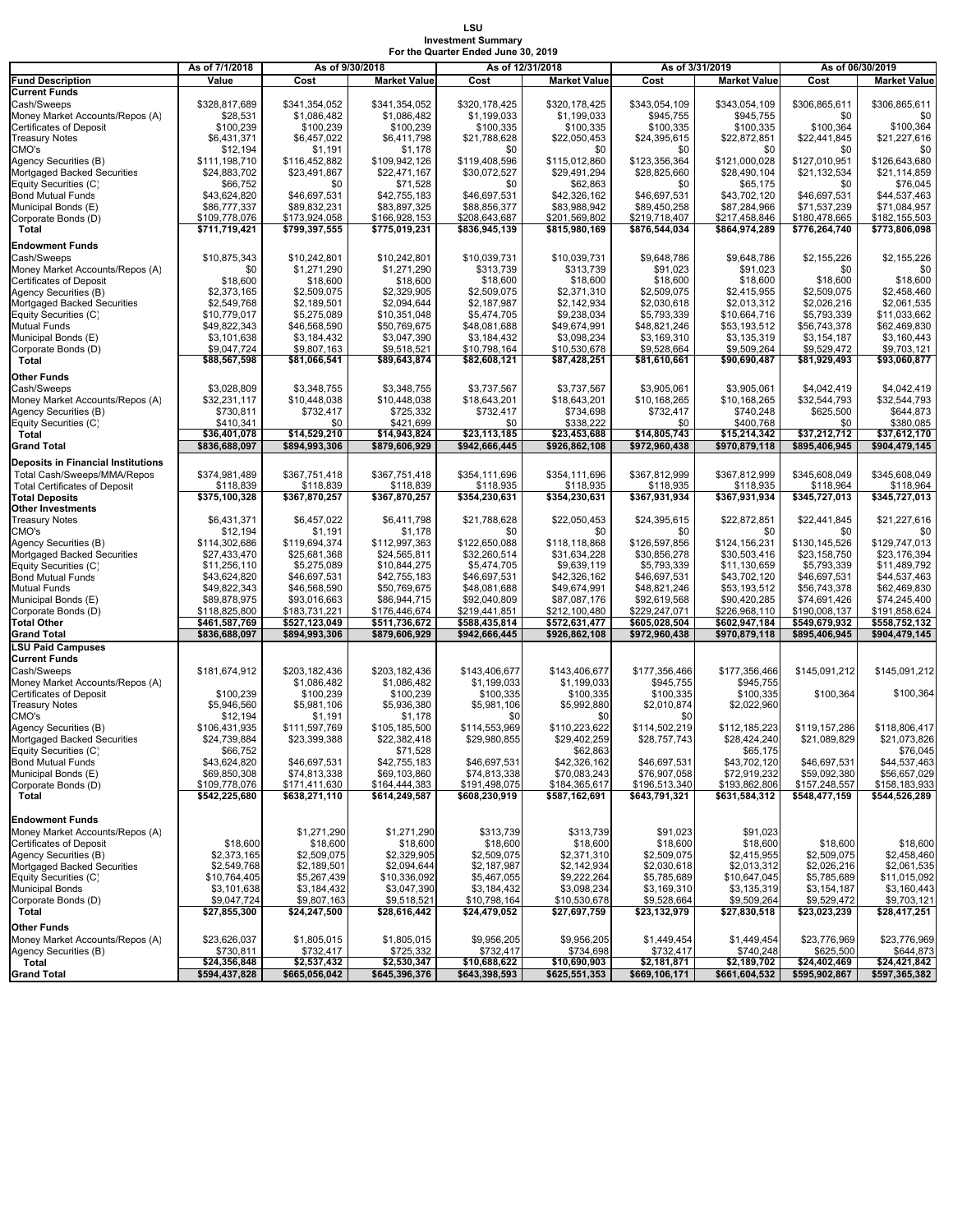| LSU                                 |  |
|-------------------------------------|--|
| <b>Investment Summary</b>           |  |
| For the Quarter Ended June 30, 2019 |  |

|                                 | As of 7/1/2018 | As of 9/30/2018 |                     | As of 12/31/2018 |                     | As of 3/31/2019 |                     | As of 06/30/2019 |                         |  |
|---------------------------------|----------------|-----------------|---------------------|------------------|---------------------|-----------------|---------------------|------------------|-------------------------|--|
| <b>Fund Description</b>         | Value          | Cost            | <b>Market Value</b> | Cost             | <b>Market Value</b> | Cost            | <b>Market Value</b> | Cost             | <b>Market Value</b>     |  |
| <b>LSU Health Shreveport</b>    |                |                 |                     |                  |                     |                 |                     |                  |                         |  |
| <b>Current Funds</b>            |                |                 |                     |                  |                     |                 |                     |                  |                         |  |
| Cash/Sweeps S.                  | \$71,661,018   | \$70,084,920    | \$70,084,920        | \$75,562,440     | \$75,562,440        | \$71,227,062    | \$71,227,062        | \$89,889,498     | \$89,889,498            |  |
| Cash/Sweeps                     | \$71,661,018   | \$70,084,920    | \$70,084,920        | \$75,562,440     | \$75,562,440        | \$71,227,062    | \$71,227,062        | \$89,889,498     | \$89,889,498            |  |
| Money Market Accounts/Repos (A) | \$28,531       | \$0             | \$0                 | \$0              | \$0                 |                 |                     |                  |                         |  |
| Treasury Notes (B)              | \$484.811      | \$475.916       | \$475.418           | \$15,807.522     | \$16,057.573        | \$22.384.741    | \$20.849.891        | \$22,441,845     | \$21,227,616            |  |
| Agency Securities (B)           | \$4,766,775    | \$4,855,113     | \$4,756,626         | \$4,854,627      | \$4,789,238         | \$8,854,145     | \$8,814,805         | \$7,853,665      | \$7,837,263             |  |
| Mortgaged Backed Securities (B) | \$143,818      | \$92,479        | \$88,749            | \$91,672         | \$89,035            | \$67,917        | \$65,864            | \$42,705         | \$41,033                |  |
| Municipal Bonds (E)             | \$16,927,029   | \$15,018,893    | \$14,793,465        | \$14,043,039     | \$13,905,699        | \$12,543,200    | \$14,365,734        | \$12,444.859     | \$14,427,928            |  |
| Corporate Bonds (D)             | \$0            | \$2,512,428     | \$2,483,770         | \$17,145,612     | \$17,204,185        | \$23,205,067    | \$23,596,040        | \$23,230,108     | \$23,971,570            |  |
| Total                           | \$94,011,982   | \$93,039,749    | \$92,682,948        | \$127.504.912    | \$127,608,170       | \$138,282,132   | \$138,919,396       | \$155,902,680    | \$157,394,908           |  |
| <b>Endowment Funds</b>          |                |                 |                     |                  |                     |                 |                     |                  |                         |  |
| Cash/Sweeps                     | \$10,875,343   | \$10,242,801    | \$10,242,801        | \$10,039,731     | \$10,039,731        | \$9,648,786     | \$9,648,786         | \$2,155,226      | \$2,155,226             |  |
| Equity Securities (C)           | \$14,612       | \$7.650         | \$14,956            | \$7,650          | \$15,770            | \$7,650         | \$17.671            | \$7,650          | \$18,570                |  |
| <b>Mutual Funds</b>             | \$49,822,343   | \$46,568,590    | \$50,769,675        | \$48,081,688     | \$49.674.991        | \$48,821,246    | \$53,193,512        | \$56,743,378     | \$62,469,830            |  |
| Total                           | \$60,712,298   | \$56,819,041    | \$61,027,432        | \$58,129,069     | \$59,730,492        | \$58,477,682    | \$62,859,969        | \$58,906,254     | \$64,643,626            |  |
| <b>Grand Total</b>              | \$154,724,280  | \$149.858.790   | \$153,710,380       | \$185,633,981    | \$187,338,662       | \$196,759,814   | \$201,779,365       | \$214,808,934    | \$222,038,534           |  |
| <b>LSU HCSD</b>                 |                |                 |                     |                  |                     |                 |                     |                  |                         |  |
| <b>Current Funds</b>            |                |                 |                     |                  |                     |                 |                     |                  |                         |  |
| Cash/Sweeps                     | \$75,481,759   | \$68,086,696    | \$68,086,696        | \$101,209,308    | \$101,209,308       | \$94,470,581    | \$94,470,581        | \$71,884,901     | \$71,884,901            |  |
| Total                           | \$75.481.759   | \$68,086,696    | \$68,086,696        | \$101.209.308    | \$101.209.308       | \$94,470,581    | \$94.470.581        | \$71.884.901     | \$71.884.901            |  |
|                                 |                |                 |                     |                  |                     |                 |                     |                  |                         |  |
| <b>Other Funds</b>              |                |                 |                     |                  |                     |                 |                     |                  |                         |  |
| Cash/Sweeps                     | \$3.028.809    | \$3,348,755     | \$3.348.755         | \$3,737,567      | \$3,737,567         | \$3.905.061     | \$3.905.061         | \$4,042,419      | \$4,042,419             |  |
| Money Market Accounts/Repos (A) | \$8,605.080    | \$8,643,023     | \$8,643,023         | \$8,686,996      | \$8,686,996         | \$8,718,811     | \$8,718,811         | \$8,767,824      | \$8,767,824             |  |
| Equity Securities (C)           | \$410,341      | \$0             | \$421,699           |                  | \$338,222           |                 | \$400,768           |                  | \$380,085               |  |
| Total                           | \$12,044,230   | \$11,991,778    | \$12,413,477        | \$12,424,563     | \$12,762,785        | \$12,623,872    | \$13,024,640        | \$12,810,243     | $\overline{$}3,190,328$ |  |
| <b>Grand Total</b>              | \$87,525,989   | \$80,078,474    | \$80,500,173        | \$113,633,871    | \$113,972,093       | \$107,094,453   | \$107,495,221       | \$84,695,144     | \$85,075,229            |  |
|                                 |                |                 |                     |                  |                     |                 |                     |                  |                         |  |
| <b>System Total</b>             | \$836,688,097  | \$894,993,306   | \$879,606,929       | \$942,666,445    | \$926,862,108       | \$972,960,438   | \$970,879,118       | \$895,406,945    | \$904,479,145           |  |

\* Negative balance in the cash/Sweeps section of the current funds does not respresent an actual negative bank balance, rather it represents a timing difference of the allocation of the current funds.

\*\* Small endowment funds at LSUS were moved to the LSUS Foundation to accommodate Workday<br>\*\*\* LSU Paid Campuses include the following: LSU, LSU Ag Center, LSUA, LSUE, LSUS, LSU Health New Orleans, and the LSU Pennington Bi

BENCHMARK NOTES (Example Only)<br>(A) Benchmarked against 90 day T-Bil<br>(B) Benchmarked against Barclay's US Agg Bond TR USD<br>(C) US equities benchmarked against Russell 3000 and international against MSCI emerging market<br>(D) B

Disclaimer: Pursuant to PM-9, corporate bonds/notes only available for investment beginning 7-1-2011 Louisiana law provides for restrictions on maturity and allocation and may effect benchmark comparisons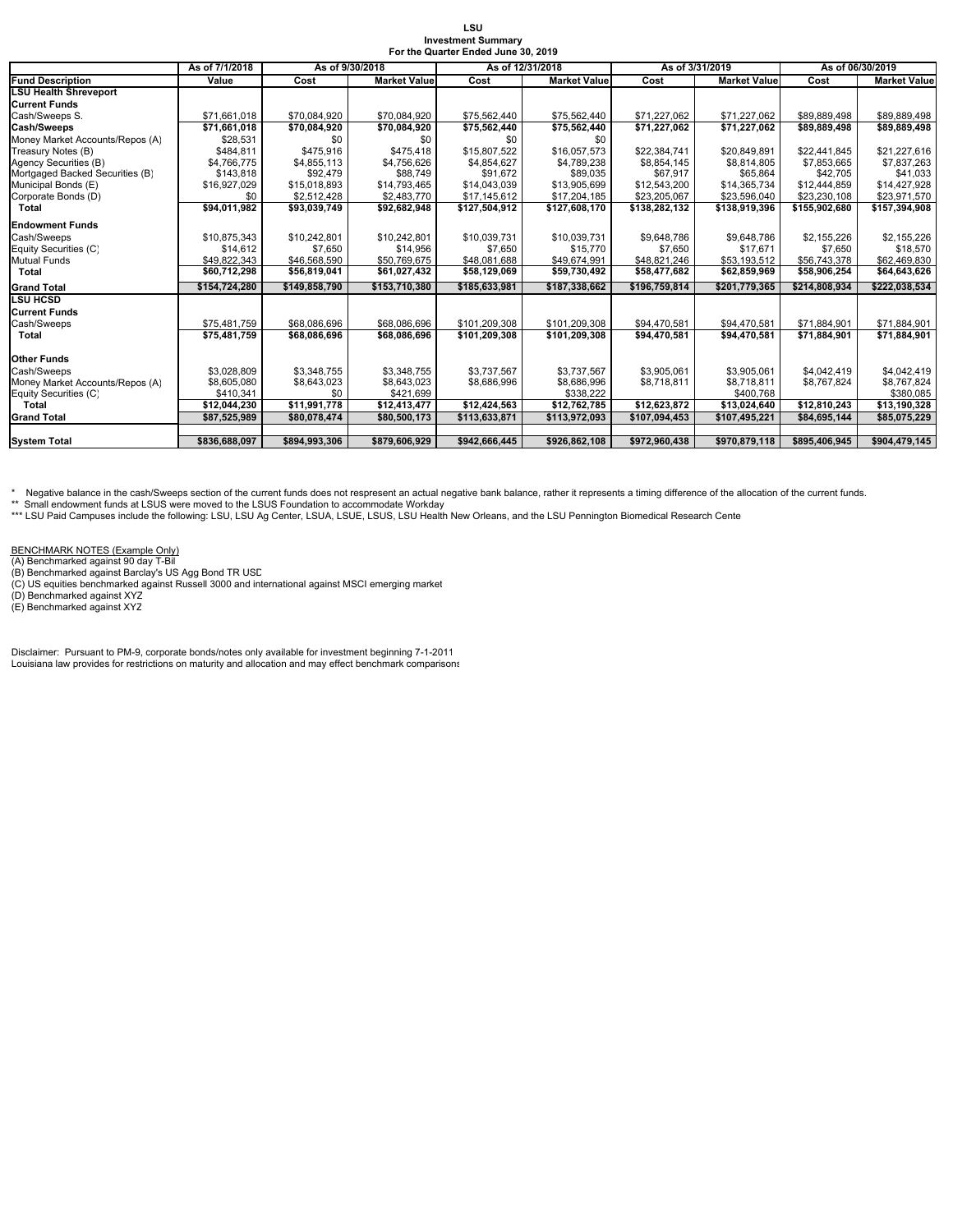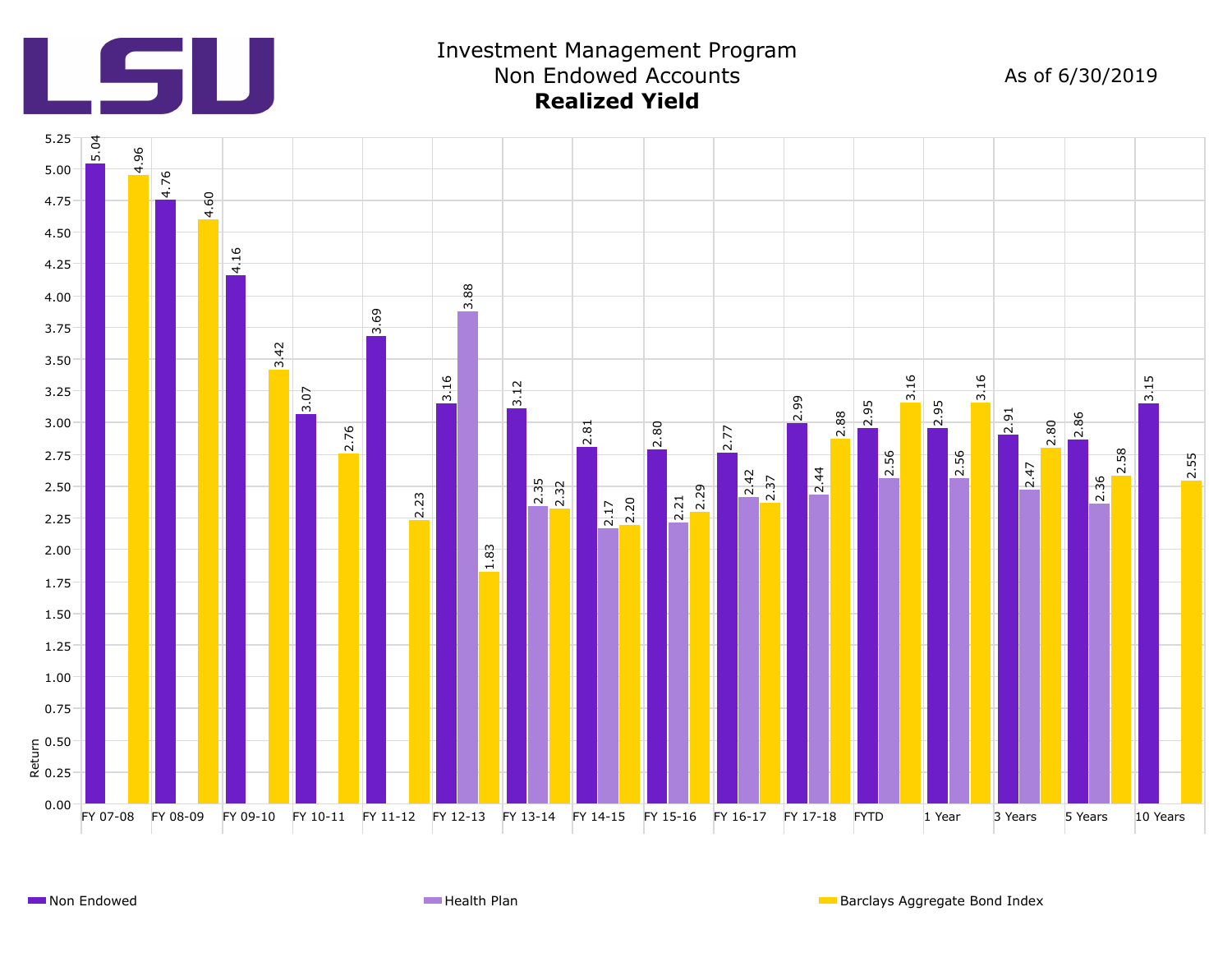

## Investment Management Program Non Endowed Accounts As of 6/30/2019 **Total Return**

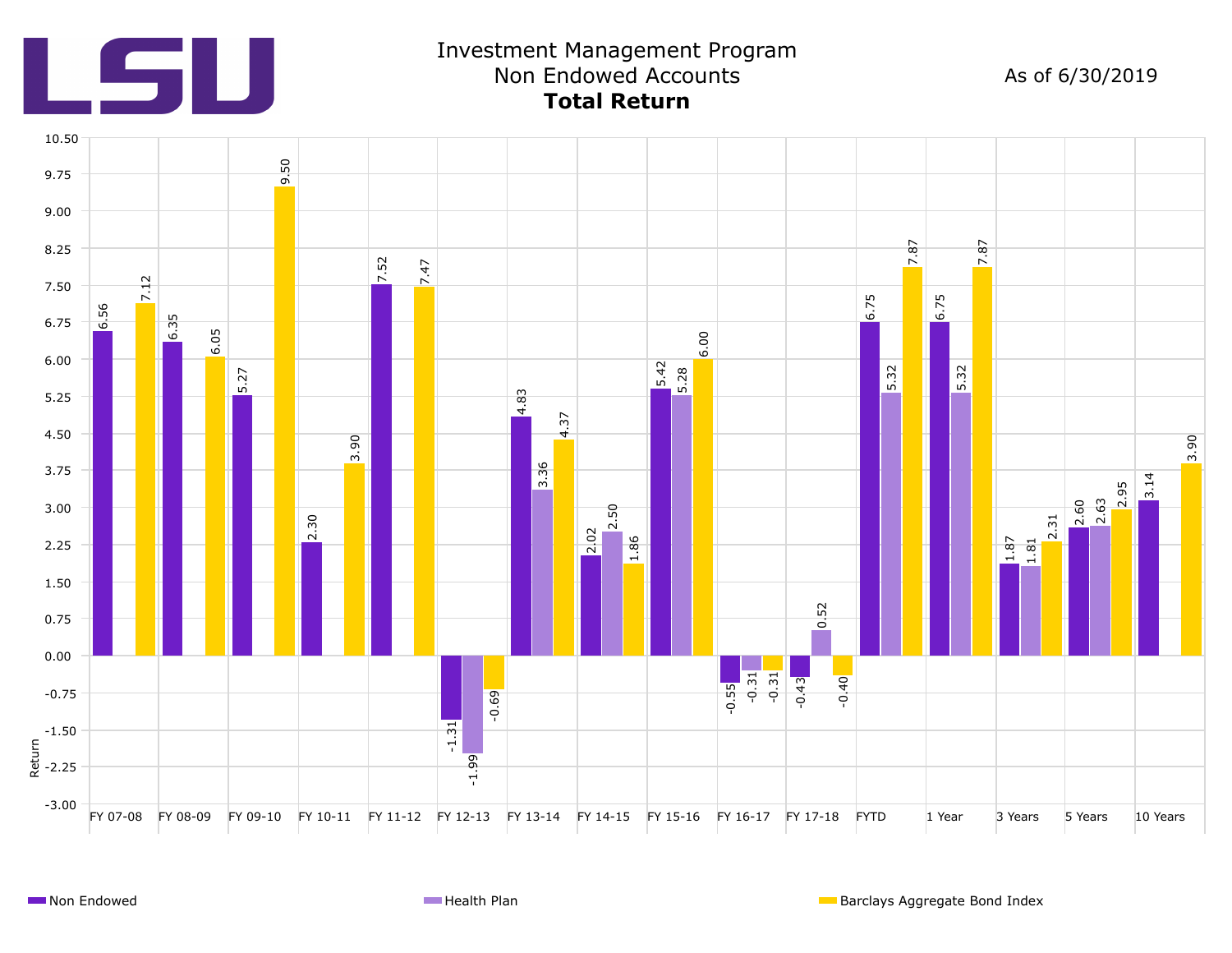### **Performance Relative to Peer Group (Total Return)**

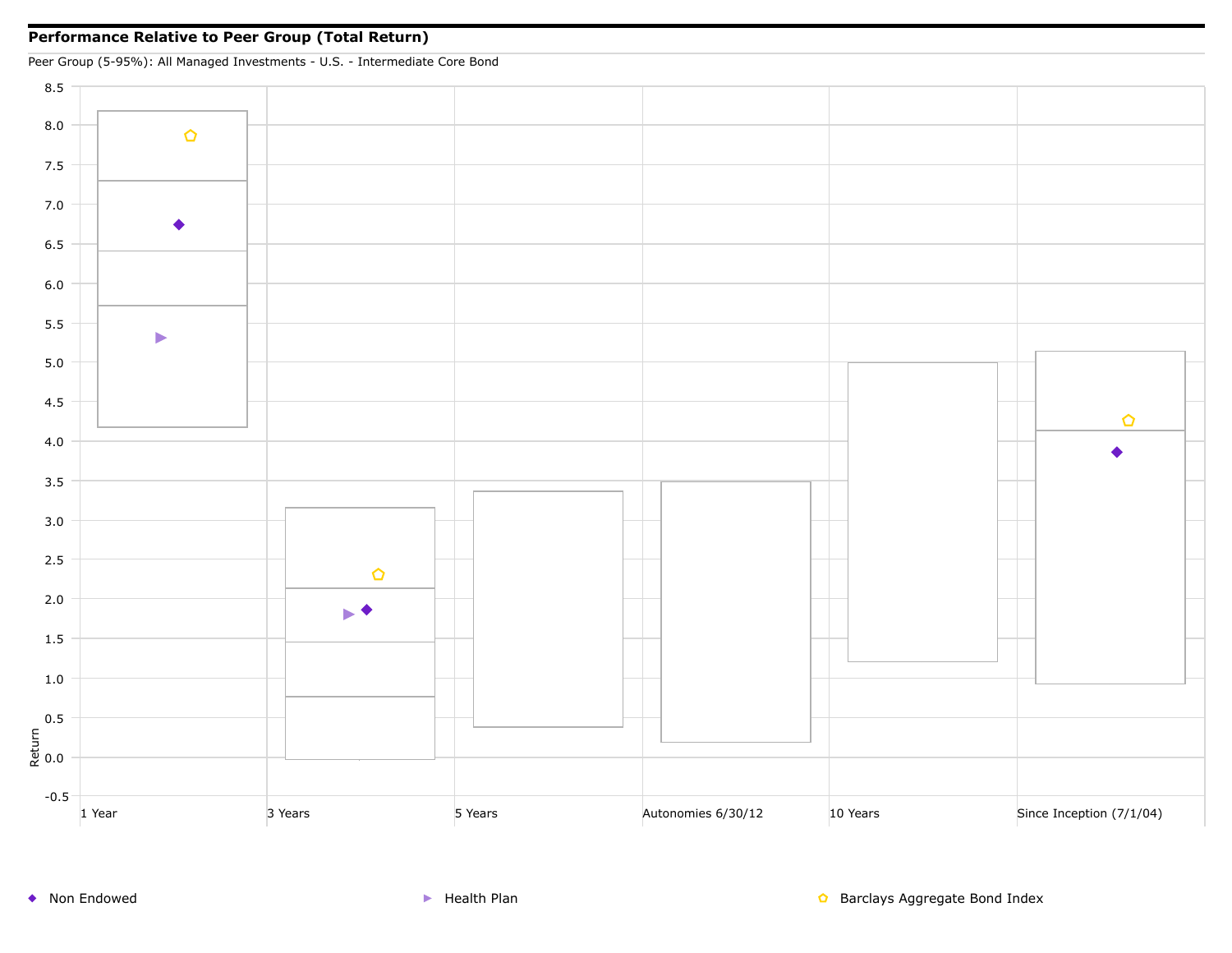

## Investment Management Program Endowed Accounts As of 6/30/2019 **Realized Yield**



Endowment **Endowed Benchmark** Communication Communication Communication Communication Communication Communication Communication Communication Communication Communication Communication Communication Communication Communicat